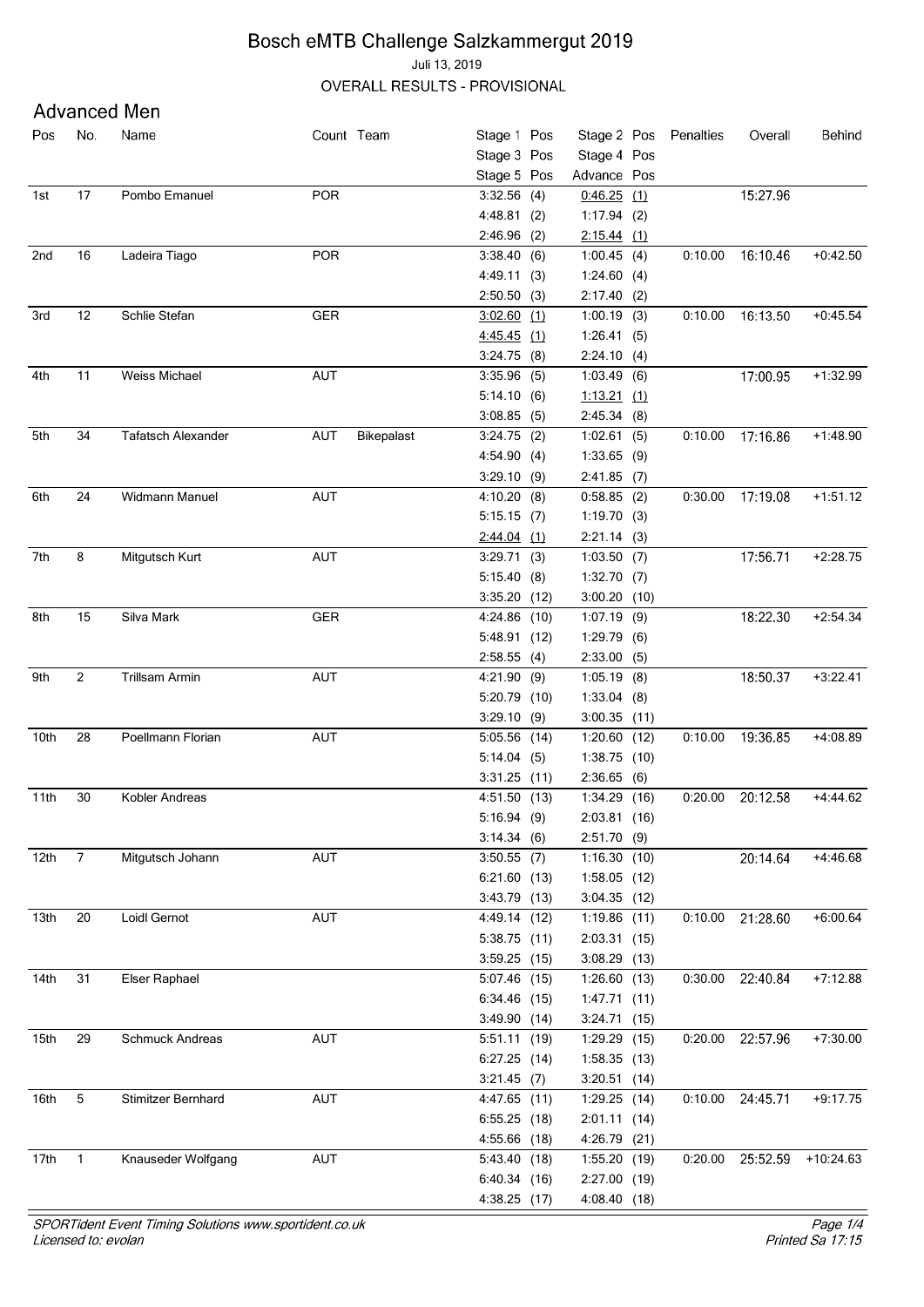|      |     | <b>Advanced Men</b>  |            |               |      |                |           |            |               |
|------|-----|----------------------|------------|---------------|------|----------------|-----------|------------|---------------|
| Pos  | No. | Name                 | Count Team | Stage 1 Pos   |      | Stage 2 Pos    | Penalties | Overall    | <b>Behind</b> |
|      |     |                      |            | Stage 3 Pos   |      | Stage 4 Pos    |           |            |               |
|      |     |                      |            | Stage 5 Pos   |      | Advance Pos    |           |            |               |
| 18th | 22  | Haeupl Maximilian    | <b>AUT</b> | 6:53.95(21)   |      | 1:44.25(17)    | 0:20.00   | 26:18.17   | $+10:50.21$   |
|      |     |                      |            | 6:44.06(17)   |      | 2:24.85(18)    |           |            |               |
|      |     |                      |            | 4:23.25(16)   |      | 3:47.81(16)    |           |            |               |
| 19th | 9   | Ringdorfer Christian | <b>AUT</b> | 5:34.00(16)   |      | $1:58.85$ (22) | 0:20.00   | 28:05.47   | $+12:37.51$   |
|      |     |                      |            | 7:56.81(20)   |      | $2:34.46$ (22) |           |            |               |
|      |     |                      |            | 5:20.51       | (20) | 4:20.84 (20)   |           |            |               |
| 20th | 23  | Hummelbrunner Dieter | <b>AUT</b> | 7:55.75       | (23) | 1:57.50(21)    | 0:20.00   | 30:34.18   | $+15:06.22$   |
|      |     |                      |            | 8:47.40 (22)  |      | $2:06.56$ (17) |           |            |               |
|      |     |                      |            | 5:09.06       | (19) | 4:07.91 (17)   |           |            |               |
| 21st | 21  | Stummer Johannes     | <b>AUT</b> | 7:18.75(22)   |      | 2:19.25(24)    | 0:30.00   | 30:53.74   | $+15:25.78$   |
|      |     |                      |            | 7:55.94 (19)  |      | 2:33.70 (21)   |           |            |               |
|      |     |                      |            | 5:37.65(21)   |      | 4:18.45 (19)   |           |            |               |
| 22nd | 3   | Feversinger Josef    | <b>AUT</b> | 5:58.29       | (20) | 1.48.40(18)    | 0:30.00   | 31:14.91   | $+15:46.95$   |
|      |     |                      |            | 9:35.85(23)   |      | 2:44.40 (23)   |           |            |               |
|      |     |                      |            | 5:46.96       | (22) | 4:41.01 (23)   |           |            |               |
| 23rd | 13  | Knaack Hans-Joerg    | <b>GER</b> | 5:40.90       | (17) | 1:56.54(20)    | 0:30.00   | 33.53.18   | $+18:25.22$   |
|      |     |                      |            | 10:43.50 (24) |      | $2:33.69$ (20) |           |            |               |
|      |     |                      |            | 6:54.40 (24)  |      | 5:34.15(24)    |           |            |               |
| 24th | 19  | <b>Eisl Martin</b>   | <b>AUT</b> | 12:37.55 (24) |      | 1:59.55(23)    | 0:30.00   | 37:50.02   | +22:22.06     |
|      |     |                      |            | 8:02.90 (21)  |      | 3:36.70(24)    |           |            |               |
|      |     |                      |            | 6:19.96 (23)  |      | 4:33.36 (22)   |           |            |               |
|      | 4   | Krumboeck Daniel     | <b>AUT</b> |               |      |                |           | <b>DNF</b> |               |
|      |     |                      |            |               |      |                |           |            |               |
|      | 35  | <b>Bauer Manfred</b> | <b>GER</b> | 15:45.10 (25) |      | 2:59.44(25)    | 0:20.00   | <b>DNF</b> |               |
|      |     |                      |            | 14:14.10 (25) |      |                |           |            |               |

# **Advanced Women**

| Pos | No. | Name                   | Count      | Stage 1 Pos   | Stage 2 Pos   |     | Stage 3 Pos | Penalties | Overall  | Behind     |
|-----|-----|------------------------|------------|---------------|---------------|-----|-------------|-----------|----------|------------|
|     |     |                        |            | Stage 4 Pos   | Stage 5 Pos   |     | Advance Pos |           |          |            |
| 1st | 14  | <b>Weithaler Greta</b> | <b>ITA</b> | 3:30.51(1)    | 0:59.36(1)    |     | 5:53.35(2)  | 0:10.00   | 18:24.63 |            |
|     |     |                        |            | 1:38.40(1)    | $3:26.56$ (3) |     | 2:46.45(2)  |           |          |            |
| 2nd | 25  | Kuypers Kathi          | <b>GER</b> | $4:00.75$ (2) | 1:29.79(4)    |     | 5:58.56(3)  | 0:20.00   | 19:40.26 | $+1:15.63$ |
|     |     |                        |            | $1:52.85$ (2) | 3:18.35(2)    |     | 2:39.96(1)  |           |          |            |
| 3rd | 10  | <b>Braumann Birgit</b> | <b>AUT</b> | 4:52.00(3)    | $1:25.10$ (2) |     | 6:05.09(4)  | 0:20.00   | 20:43.57 | $+2:18.94$ |
|     |     |                        |            | 1:58.54(3)    | 3:16.19(1)    |     | 2:46.65(3)  |           |          |            |
| 4th | 114 | <b>Steiner Sylvie</b>  | <b>AUT</b> | 6:15.60(4)    | $1:25.29$ (3) |     | 5:13.75(1)  | 0:20.00   | 22:46.24 | $+4:21.61$ |
|     |     |                        |            | 2:24.41(5)    | 3:45.25(4)    |     | 3:21.94(4)  |           |          |            |
| 5th | 33  | Klose Sandra           | <b>GER</b> | 6:50.69(5)    | 1:40.25(5)    |     | 6:44.80(6)  | 0:30.00   | 25:45.05 | $+7:20.42$ |
|     |     |                        |            | 2:04.16(4)    | 4:33.00(6)    |     | 3:22.15(5)  |           |          |            |
| 6th | 32  | Klose Peggy            | <b>GER</b> | 8:39.64(6)    | 1:51.15(6)    |     | 6:07.76(5)  | 0:30.00   | 27:22.06 | $+8.57.43$ |
|     |     |                        |            | $2:32.00$ (6) | 4:15.95       | (5) | 3:25.56(6)  |           |          |            |

# **Amateur Men**

| Pos | No. | Name         | Count | Stage 1 Pos | Stage 2 Pos   | Stage 3 Pos Penalties |         | Overall  | Behind |
|-----|-----|--------------|-------|-------------|---------------|-----------------------|---------|----------|--------|
|     |     |              |       | Stage 4 Pos | Stage 5 Pos   |                       |         |          |        |
| 1st | 141 | Krepsky Petr | CZE   | 5:21.40(3)  | $1.43.86$ (9) | 5:47.75 (2)           | 0:10.00 | 18:17.03 |        |
|     |     |              |       | 1:49.06(2)  | $3.24.96$ (1) |                       |         |          |        |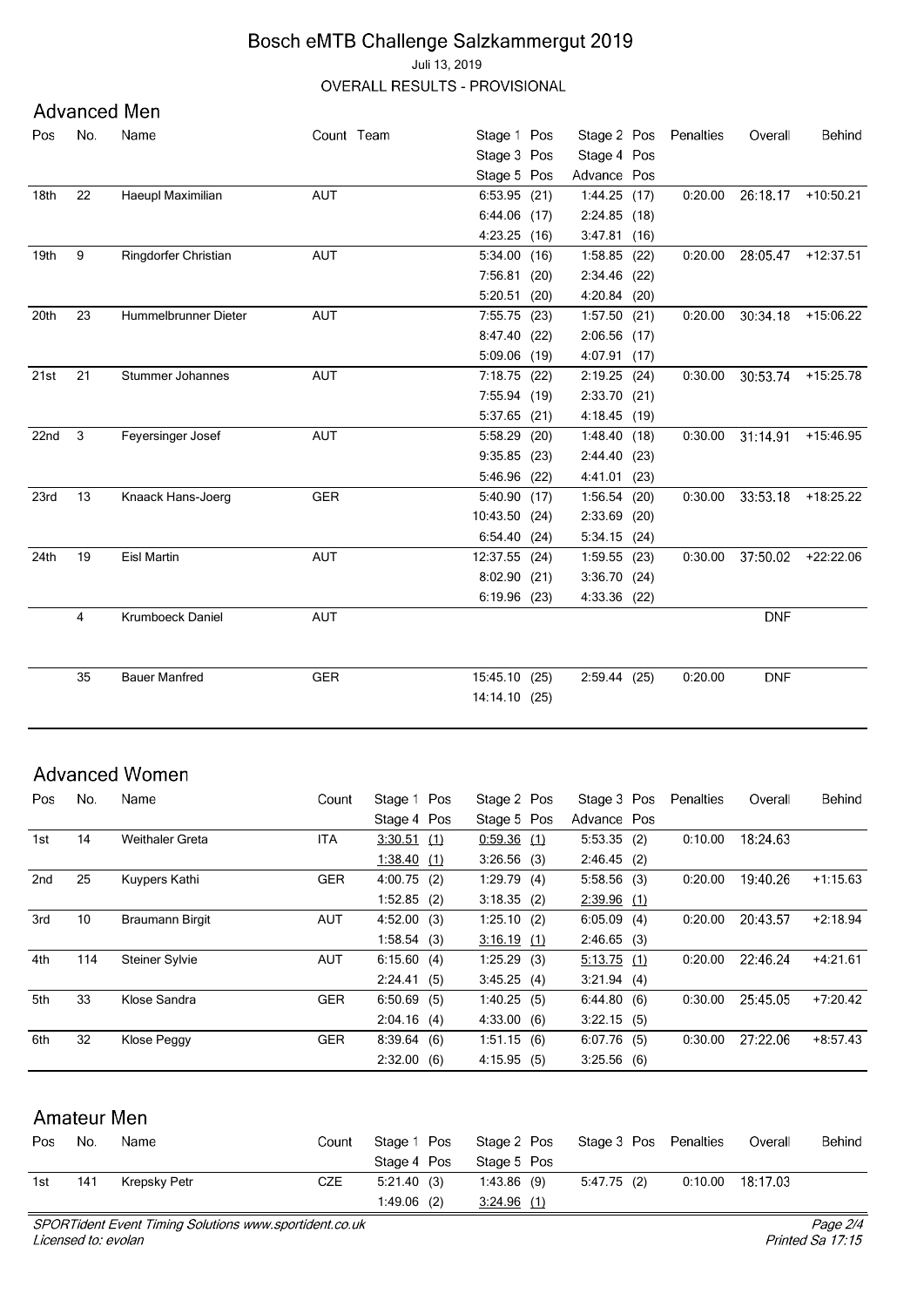### **Amateur Men**

| Pos  | No. | Name                   | Count      | Stage 1 Pos<br>Stage 4 Pos       | Stage 2 Pos<br>Stage 5 Pos         | Stage 3 Pos    | Penalties | Overall    | Behind      |
|------|-----|------------------------|------------|----------------------------------|------------------------------------|----------------|-----------|------------|-------------|
| 2nd  | 138 | Suchì David            | CZE        | 5:03.90(2)<br>1:39.10(1)         | 1:17.21<br>(2)<br>5:24.55(14)      | $5:41.64$ (1)  | 0:30.00   | 19:36.40   | $+1:19.37$  |
| 3rd  | 115 | <b>Kiesl Andreas</b>   | <b>AUT</b> | 5:39.16(4)<br>1:52.60(4)         | 1:28.44(4)<br>4:07.05(3)           | 6:31.25(3)     | 0:20.00   | 19:58.50   | $+1.41.47$  |
| 4th  | 108 | Wiesner Karl           | AUT        | 6:17.14(6)<br>$2:20.29$ (7)      | 1:14.50<br>(1)<br>4:09.75<br>(4)   | 6:50.45(4)     | 0:30.00   | 21:22.13   | $+3:05.10$  |
| 5th  | 110 | Kerschbaumer Thomas    | <b>AUT</b> | 4:27.21(1)<br>2:19.70(6)         | 1:38.71<br>(5)<br>4:58.85<br>(13)  | 8:30.59 (14)   | 0:30.00   | 22:25.06   | $+4:08.03$  |
| 6th  | 113 | Baumgartner Stefan     | <b>AUT</b> | 6:57.95(8)<br>$2:21.46$ (8)      | 1.54.19<br>(12)<br>4:49.00 (10)    | 7:08.95(8)     | 0:20.00   | 23:31.55   | $+5:14.52$  |
| 7th  | 104 | Benthen Andreas        | <b>AUT</b> | 9:11.34 (13)<br>1:51.75(3)       | 1:25.85(3)<br>3:29.40<br>(2)       | 7:28.50(10)    | 0:20.00   | 24:26.84   | $+6:09.81$  |
| 8th  | 101 | Woess Juergen          | AUT        | 7:58.24(11)<br>2:44.85 (12)      | 1:43.75<br>(8)<br>4:41.70<br>(8)   | 7:03.44(7)     | 0:30.00   | 24:41.98   | $+6:24.95$  |
| 9th  | 111 | Gierlinger Mario       | <b>AUT</b> | 5:45.65(5)<br>2:23.75(9)         | 2:08.70<br>(18)<br>5:32.35<br>(16) | 8:36.21(15)    | 0:30.00   | 24:56.66   | $+6:39.63$  |
| 10th | 122 | Prieler Stefan         | <b>AUT</b> | 6:46.10(7)<br>3:21.79 (15)       | 1:46.95<br>(10)<br>4:54.05(11)     | 8:26.09 (13)   | 0:30.00   | 25:44.98   | $+7:27.95$  |
| 11th | 140 | Holan Jaroslav         | CZE        | 7:38.94(10)<br>2:19.54(5)        | $1:57.16$ (16)<br>5:26.75<br>(15)  | 7:58.79 (11)   | 0:30.00   | 25:51.18   | $+7:34.15$  |
| 12th | 102 | Fest Andreas           | <b>AUT</b> | 9:27.34(15)<br>2:31.35(10)       | 1:38.81<br>(6)<br>4:45.25(9)       | 7:02.34(6)     | 0:30.00   | 26:35.09   | $+8:18.06$  |
| 13th | 107 | <b>Friedl Robert</b>   | <b>AUT</b> | $9:52.56$ (17)<br>2:59.35(14)    | 1:40.80<br>(7)<br>5:40.85<br>(18)  | 8:11.15(12)    | 0:30.00   | 28:54.71   | +10:37.68   |
| 14th | 120 | Kurz Marc              | <b>AUT</b> | 9:51.70(16)<br>2:53.20(13)       | 1:54.94<br>(13)<br>4:31.04(7)      | $9:52.65$ (18) | 0:30.00   | 29:33.53   | $+11:16.50$ |
| 15th | 143 | Engel Chris            | GER        | 7:34.21<br>(9)<br>6:44.56 (19)   | 2:07.25<br>(17)<br>4:57.60<br>(12) | 8:36.40 (16)   | 0:30.00   | 31:20.02   | +13:02.99   |
| 16th | 135 | Schupfer Mario         | <b>AUT</b> | 8:44.06 (12)<br>3:39.46(16)      | 2:28.25<br>(20)<br>5:32.41(17)     | 10:40.79 (19)  | 0:20.00   | 31:24.97   | +13:07.94   |
| 17th | 103 | Jaritz Christian       | <b>AUT</b> | 14:32.06<br>(21)<br>4:05.00 (17) | 1:56.84<br>(15)<br>7:36.86 (20)    | 11:09.45 (20)  | 0:30.00   | 40:30.21   | $+22:13.18$ |
| 18th | 132 | Haslauer Norbert       | <b>AUT</b> | 10:49.80 (18)<br>4:16.89(18)     | $3:05.80$ (21)<br>7:22.69 (19)     | 15:12.00 (21)  | 0.30.00   | 41:37.18   | $+23:20.15$ |
| 19th | 137 | <b>Glanzl Rene</b>     | <b>AUT</b> | 41:21.85 (24)<br>2:37.40 (11)    | 1:50.71(11)<br>4:15.39(5)          | 6:53.16(5)     | 0:30.00   | 57:28.51   | +39:11.48   |
|      | 127 | Hanft Freddy           | <b>GER</b> | 9:20.15(14)                      |                                    |                | 0:10.00   | <b>DNF</b> |             |
|      | 117 | Schweighofer Thomas    | AUT        | 12:06.36 (19)                    | 1:55.65(14)<br>4:28.89(6)          | 7:26.10(9)     | 0:20.00   | <b>DNF</b> |             |
|      | 118 | Schweighofer Friedrich | <b>AUT</b> | 14:19.35 (20)                    | $2:22.15$ (19)<br>7:54.65 (21)     | 8:39.14(17)    | 0:20.00   | <b>DNF</b> |             |
|      | 27  | Feuerer Fritz          | AUT        | 24:59.10 (22)                    |                                    |                | 0:10.00   | <b>DNF</b> |             |
|      | 142 | <b>Rieker Volker</b>   | <b>AUT</b> |                                  |                                    |                |           | <b>DNF</b> |             |
|      | 119 | Menth-Chiari Wolfgang  | <b>AUT</b> | 26:21.90 (23)                    | 6:29.40(22)                        |                | 0:10.00   | <b>DNF</b> |             |
|      | 139 | Pechota Jiri           | CZE        |                                  |                                    |                |           | <b>DNF</b> |             |